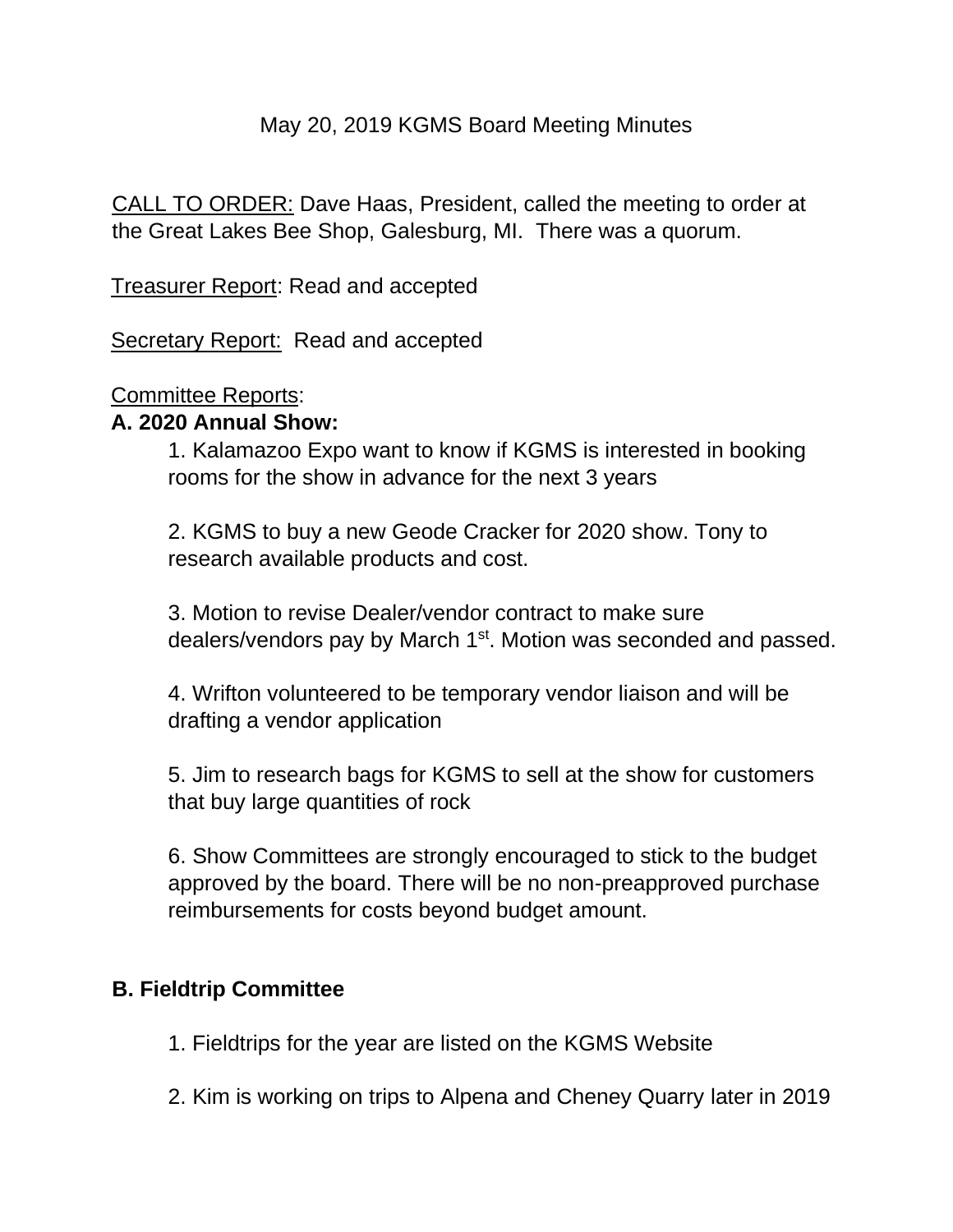# **C. Kids Area Committee**

1. Gold Panning at the show will use tickets instead of cash for future shows

# **D. Education Committee**

1. Comstock STEM sent thank to KGMS for participation on 17 April.

2. Dave suggested KGMS make an additional donation to Core Kids. Further discussion needed.

## **E. Miscellaneous**

.

1. Dennis need volunteers to help with tailgate in September

2. KGMS Workbee will be July 13 at Bill Mitchell residence from 10am to Noon.

3. KGMS working on getting a new member packet out to new members

Meeting adjourned. Next Board Meeting June 17, 2019 7:00p.m.

**Treasurer** 

Anna Marie Parthun **Date Approved**: August 30, 2019